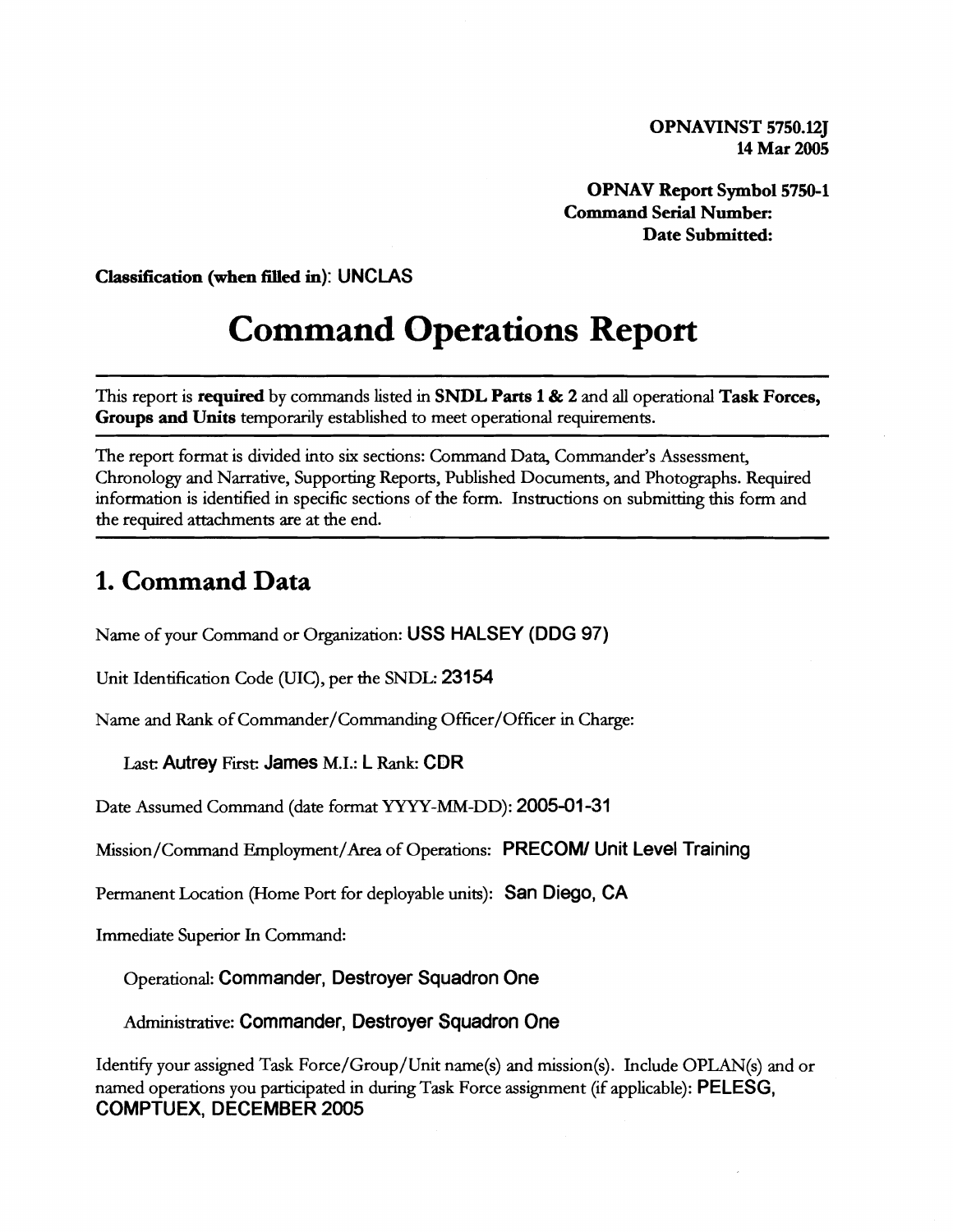Name(s) of Forces, Commands, Ships, Squadrons or Units assigned or under your operational control (if applicable): **NIA** 

Type and number of Aircraft Assigned and Tail Codes, if applicable: N/A

Commands, Detachments or Units deployed on board or stationed aboard as tenant activities (as applicable): **NIA** 

Number of Personnel Assigned:

Officers: 27 Enlisted: 313 Civilian: 0

Command Point of Contact (required entry, complete in full):

Command Mailing Address: USS HALSEY (DDG 97) FPO AP 96667-1308

#### **2. Commander's Assessment**

The Commander's Assessment briefly tells the story of the command's role in national defense and should highlight any general and specific lessons-learned. It should contain the commander's commentary, inslghts and reflections on the unit's activities. Attention should be directed to significant issues impacting **training,** operations and mission accomplishment during the reporting period. Descriptions of circumstances and sequence of events leading to major command decisions and results of those decisions are particularly desired. Also desired are accounts of specific contributions of individuals in the command to mission accomplishment. For units engaged in or directly supporting combat, significant wartime or peacetime operations (named operations, noncombat evacuation operations, disaster relief or other humanitarian operations, etc.) or major exercises, particular attention should be given to the commander's estimate of the situation, records of discussions and decisions, descriptions of circumstances and sequence of events leading to operational decisions and results of those decisions. For a unit returning from deployment or participating in a single operation this can normally be a single assessment. For higher-echelon commands or units engaging in multiple operations, a separate assessment for each operation in addition to **an** overall assessment may be appropriate.

**Northrup Grumman Ship Systems delivered HALSEY to the Navy on January 31,2005. On June 1, 2005, Halsey left the builder's yard in Pascagoula, Mississippi, and began her voyage for homeport in San Diego, California.** 

**Leaving the shipyard, HALSEY immediately set a new standard for all New Construction ships and Fleet Units. As a New Construction Ship (NEWCON), HALSEY**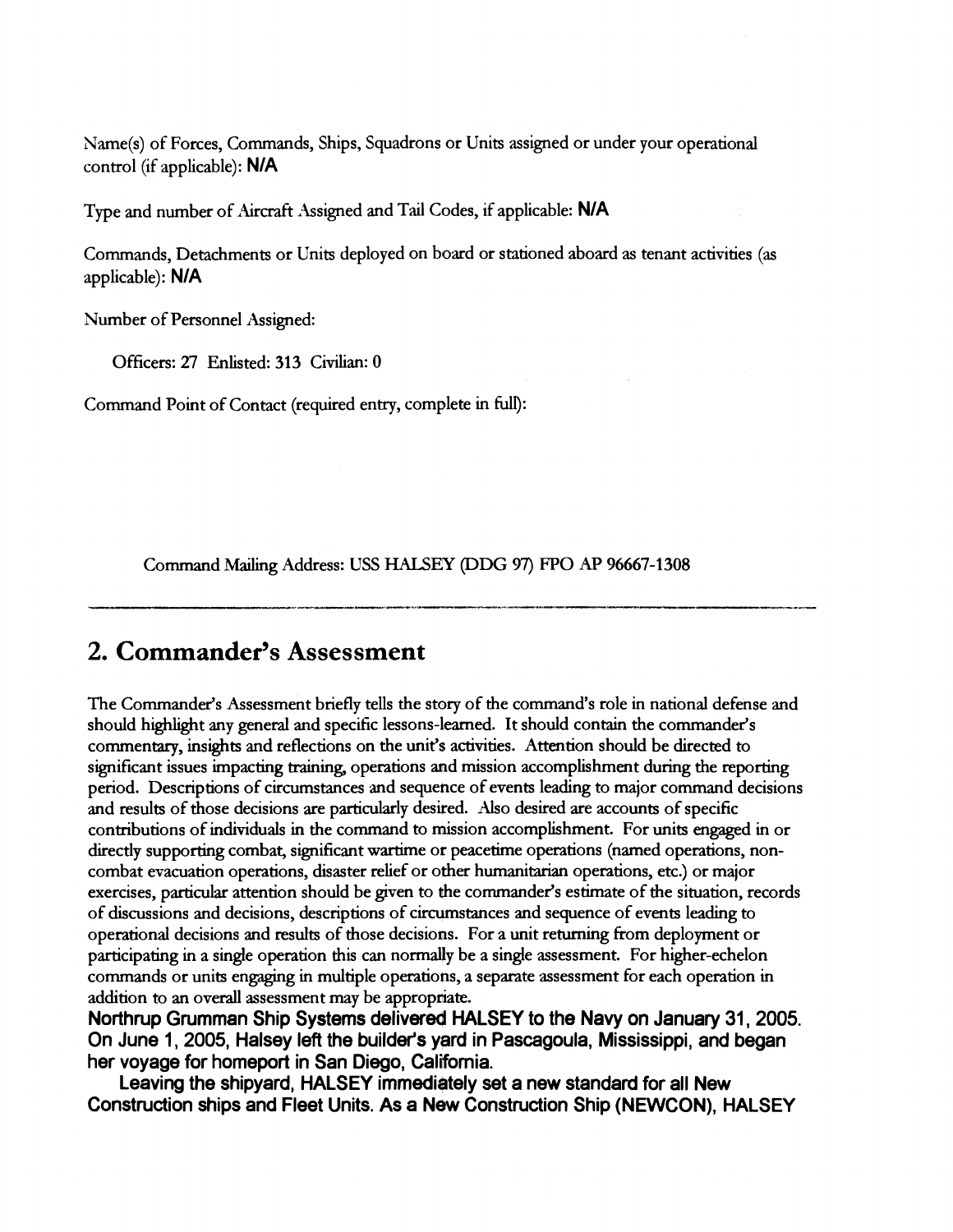became the first to begin the Fleet Response Training Plan and Unit Level Training while in the builder's yard.

HALSEY completed the first-ever SURFOR directed combined Light Off-Assessment and Initial Assessment, as well as a CART II prior to and at sail away from the Builder's yard. Also, HALSEY was the first NEWCON to successfully certify every major warfare area and complete Composite Unit Traning with PELELIU ESG in December, 2005, prior to her Post Shakedown Availability Yard period. Halsey certified and became surgedeployable in 145 days, the shortest time in Navy history for an Arleigh Burke-class guided missile destroyer and 65% faster than the four previous DDGs.

HALSEY conducted her Underway Demonstration 21 days after leaving the Builder's vard, and two weeks prior to the ship's commissioning. Senior Assessor, CAPT William Haflich stated "Overall performance by Engineering Training Team and Watchstanders was extraordinary. Crew move-aboard was 4 months prior to Underway Demonstration; HALSEY beat every other new construction DDG to Engineering Certification by more than a year with superb results."

During the ship's sail around, HALSEY made her first port call in Port Everglades, Florida on June 9, 2005. HALSEY successfully transited the Panama Canal and stopped in Mazatlan, Mexico before continuing to San Diego. Once off the California coast, the HALSEY crew furiously prepared for the ship's commissioning ceremony. Divisions worked around the dock during port calls like Port Hueneme, California, ensuring the ship was prepared for her commissioning ceremony. On July 30,2005, HALSEY was commissioned into the United States Navy. The ship was honored to have prestigious speakers attend, including the honorable \$enator John S. McCain, Jr., of Arizona.

As Officer Conducting Exercise, HALSEY expertly orchestrated at-sea events for the most complex Combat Systems Ship Qualification Testing ever completed on the Pacific Missile Test Range. With more than 26 SM-2 missile shoots, HALSEY flawlessly directed USS HOWARD (DDG 83) and Spanish Ship SPN BLAS DE LEZO (F-103) during a two week period on the range.

HALSEY expertly completed three important CNO Directed Operational Evaluation, and HALSEY's participation was critical in assessing Aegis Baseline 7.1 and SPY-1D (v) for Fleet Certification.

HALSEY was also the first *new* construction ship to certify 3M Program during Baseline Assessment, 16 weeks after commissioning. Because fewer than 50% of all ships certify at Baseline Assessment, this was a tremendous accomplishment for HALSEY. In addition to HALSEY's requirements, she certified all Supply Areas during Supply Management Assessment.

HALSEY established the benchmark for all new construction ships, as well as Fleet ships, by simultaneously completing all new construction tasking including CSSQT and Final Contract Trials, while completing all certifications to begin Intermediate and Advanced Training. As a result, she earned three departmental excellence awards and the Golden Anchor Award for retention.

The ship adopted its battle cry, "HIT HARD, HIT FAST, HIT OFTEN" from Fleet Admiral William F. Halsey. It is fitting for this ship and her crew who completed ail training and certifications as a NEWCON. The ship's crew excelled at meeting all challenges and laid the foundation for a legacy of which Fleet Admiral Halsey would be proud.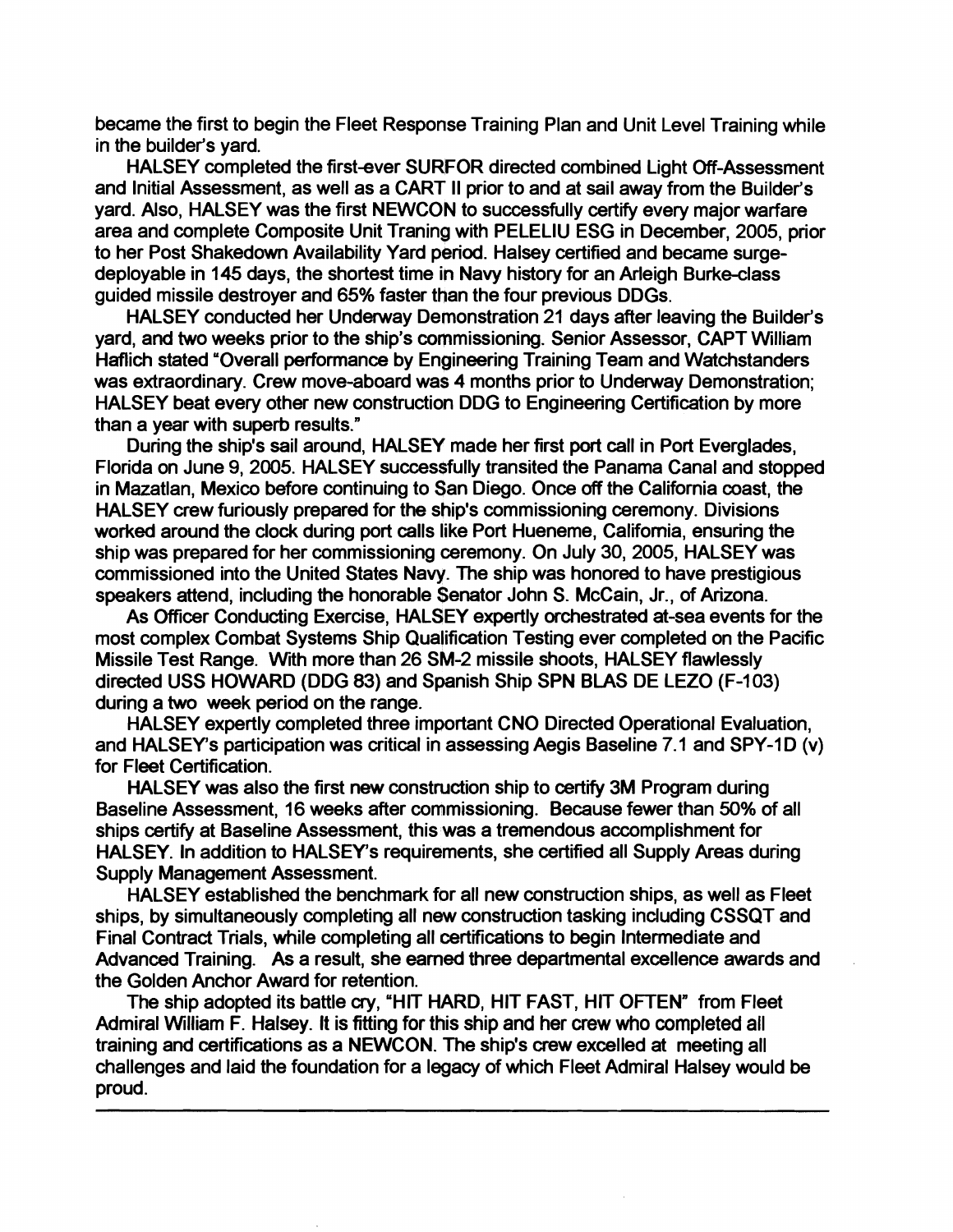# **3. Chronology and Narrative**

Chronology should include dates of movements; local operations and training, exercises and operations (define acronyms and purpose of exercise or operation); installation of new weapons systems or changes; major physical changes to facilities, ship or aircraft; Class **A** or B mishaps; port visits; unit awards received; reserve augmentation; and other significant operational or adrmnistrative events.

2002-01 -28: Construction begins on USS HALSEY 2003-01-17: Keel laid 2004-01 -1 4: USS HALSEY Christening ceremony 2005-01-31: USS HALSEY Delivered to Navy by Northrup Grumman 2005-05-30: USS HALSEY Commissioned without ceremony 2005-06-01 : USS HALSEY departs Pascagoula, MS shipyard 2005-05-30 through 2005-06-03: Light Off-Assessment and Initial Assessment 2005-06-01: CART II 2005-06-09: USS HALSEYs first port call in Fort Everglades, FL 2005-06-17: USS HALSEY Panama Canal Transit 2005-06-23: USS HALSEY visits Mazatlan, Mexico 2005-07-13: Underway Demonstration, "Above Fleet Standards" 2005-07-30: USS HALSEY Commissioning ceremony in San Diego, CA 2005-09-1 0 through 2005-09-25 : CSSQT 2005-10-24: INSURV 2005-11-10: SMA 2005-12-01 : COMPTUEX The short narrative should amplify chronology entries (such as objectives and results of exercises/

operations; commander's evaluation of exercises/operations, etc). Entries may refer to an enclosure of this report without additional description if the enclosure sufficiently reports the incident/event. For all other entries, give the date or period in YYYY-MM-DD format and provide a brief narrative. AU significant events during the reporting period are to be included.

USS HALSEY (DDG 97) was delivered to the United States Navy on 31 Jan 2005. The commissioning crew assembled in Pascagoula, MS to begin preparing HALSEY for departure and fleet introduction. Because HALSEY was challenged to complete all predeployment certifications in a short amount of time, crewmembers worked day and night; preparing the ship and themselves. On May 30,2005, HALSEY conducted the first-ever Light **Off** Assessment and Initial Assessment for engineering. HALSEY certified all training teams and validated the Vertical Re-entry Main Space Fire techniques. The following week, HALSEY conducted the first ever CART II while leaving the builders yard on June 1,2005.

Her first port call en route to San Diego was in Port Everglades, FL on 09 Jun 05. After Port Evergaldes, HALSEY sailed to San Diego, CA via the Panama Canal and Mazatlan, Mexico. Approximately three weeks before commissioning, HALSEY conducted an Underway Demonstration, certifying all areas. This was the first time a NEWCON DDG certified Engineering prior to commissioning. On 30 Jul 2005, HALSEY was commissioned in San Diego, CA. Keynote speaker was the Honorable John S. McCain, Jr., of Arizona. From August 2005 to December 2005 HALSEY had one of the most aggressive schedules of any NEWCON ship by completing CSSQT, Interdeployment Training Cycle, SMA, and COMPTUEX with PELELIU ESG.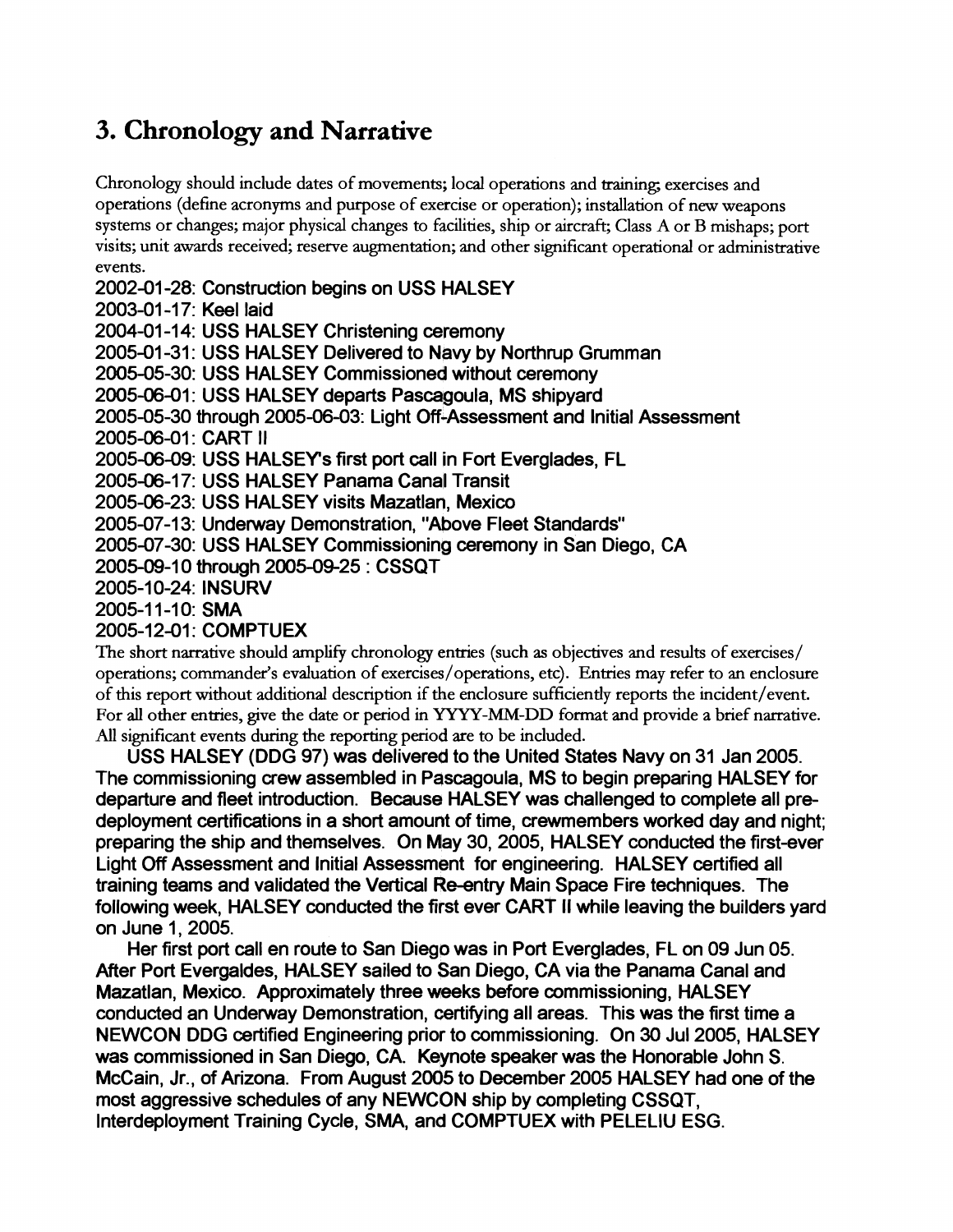**HALSEY set a remarkable record and demonstrated the ability of training and certifying a ship for deployment in a short period of time.** 

### **4. Supporting Reports**

Supporting Reports are those reports required by other instructions that provide significant data about the command during the calendar year. These reports may be submitted "as is," eliminating the need to duplicate information for this report that is already contained in reports prepared in response to other instructions and requirements. Examples include battle efficiency, safety and other award submissions, major staff or command studies, and end of cruise reports or briefs. For units engaged in or directly supporting combat, significant wartime or peacetime operations (named operations, non-combat evacuation operations, disaster relief or other humanitarian operations, etc.) or major exercises, enclosures may include, but are not limited to:

- a. Situation Reports
- b. Intentions Messages
- c. Operational Reports
- d. Operations Orders/Deployment Orders
- e. Operational Plans
- f. Personal For Messages
- g. After Action Reports
- h. Significant Electronic Message Traffic (outgoing/e-mail/chat)
- i. Battle Damage Assessments
- j. Casualty Reports
- k. End-of-Cruse/Deployment Reports
- 1. Intelligence Summaries
- m. Major Exercise Reports

List below the items submitted, indicating the classification of each. Electronic reports should be in a Microsoft Office format (Word, Excel, Power Point, or Access), HTML, PDF, JPG, GIF, or plain text. It is unnecessary to convert nonelectronic documents to electronic format. Submit electronic reports via e-mail or on CD-ROM as explained at the end of this form. Enclosures that do not exist in electronic format should be listed below and submitted in hardcopy in the same manner as a CD-ROM.

**Battle Efficiency inputslletter: UNCLASSIFIED. On CD, under folder "4 Supporting Reports"** 

#### **5. Published Documents**

List below the published documents being submitted in either electronic or paper format, indicating the classification of each item. Documents to be submitted include cruise books, change of command programs, **cornmissioning/decommissioning** brochures, **establishment/disestablishment/deactivation**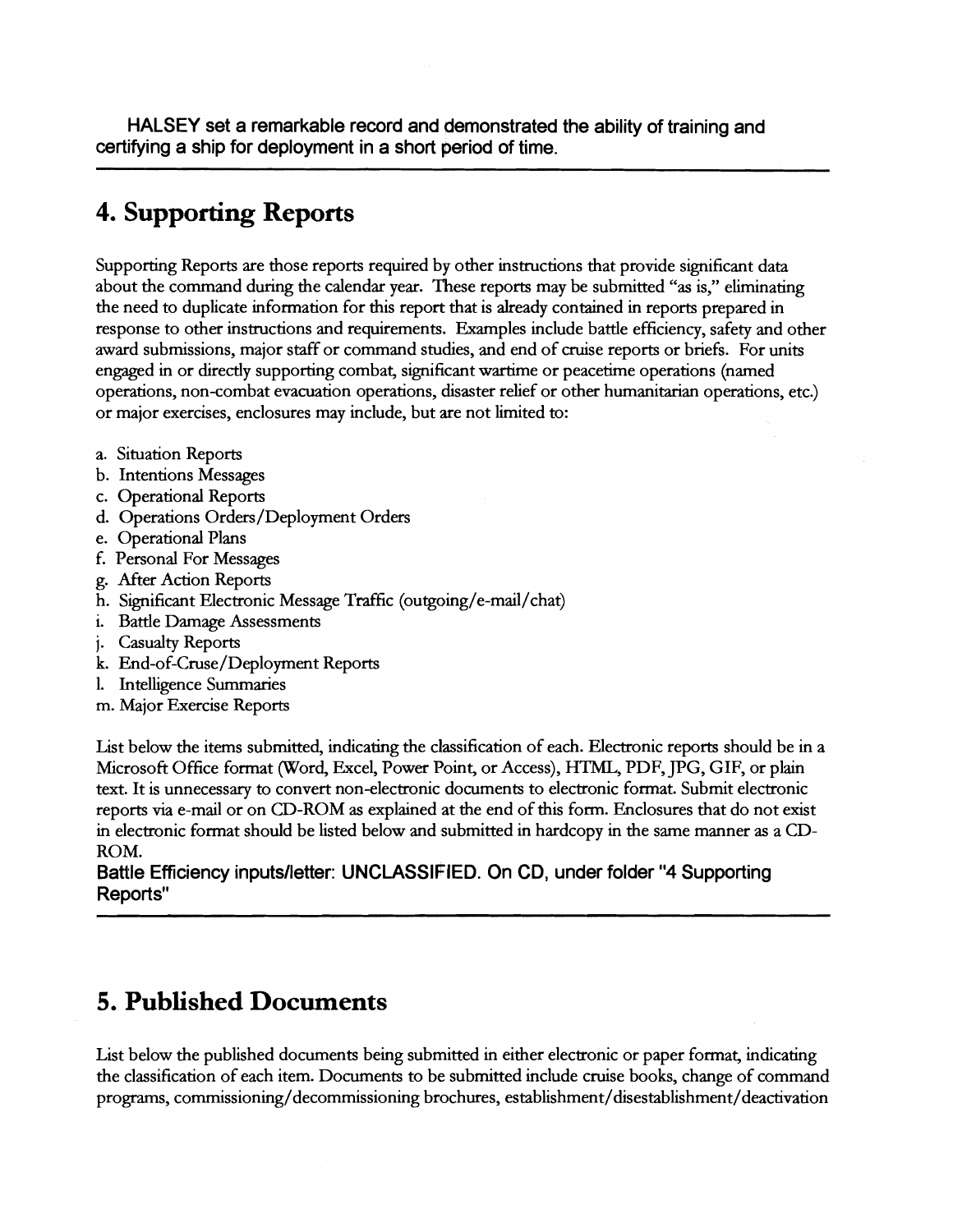brochures, copy of command's web site, news releases, biography of commander, welcome aboard brochures, newspaper articles, command studies, statistical data, etc.

Electronic documents should be in a Microsoft Office format (Word, Excel, Power Point, or Access), HTML, PDF, JPG, GIF or plain text. Documents in electronic format are to be submitted via e-mail or on CD-ROM as explained at the end of this form. It is unnecessary to convert non-electronic documents to electronic format. List any enclosures that are not electronic and submit in hardcopy in the same manner as a CD-ROM.

1. Commissioning Book- Unclassified. Commissioning DVD- Unclassified. Welcome Aboard Pamphlet- Unclassified. Folder containing information from Northrup Grumman-Unclassified. The Five Star Chronicle- Unclassified.

2. Command website is available at www.halsey.navy.mil.

3. Biography of Commander and copy of HALSEY newsletter are available on CD under folder "5 Published Documents"

## **6. Photographs**

List below official photographs and any other command-generated media being submitted in either electronic or paper format. Photographs to be submitted include: official photo of commanding officer; recent photo of ship, aircraft, or facility; and photos of historic events associated with the command. Photographs submitted electronically should be in JPG, TIFF or GIF format. It is unnecessary to convert non-electronic documents to electronic format. Photographs in electronic format are to be submitted via e-mad or on CD-ROM as explained below. Enclosures that do not exist in electronic format should be listed below and submitted in the same manner as the CD-ROM. Also include any photographs covering operational strikes, battle damage (especially that sustained by own ship, aircraft, facilities or equipment), or other relevant photos relating to combat or deployment operations.

**Pictures are on CD in folder "6 Photos". It includes a picture of the Commanding Officer, picture of ship, pictures of the ship's christening and commissioning ceremonies.** 

#### **Submit this Command Operations Report as follows:**

Via e-mail, to one of the three e-mail addresses:

All air/aviation commands: aviationhistory@navy.mil All ships: shiphistory $(a)$ navy.mil All other commands: archives@navy.mil

Place any attachments too large for transmission via e-mail on CD-ROM and send by an approved commercial courier, such as FEDEX or UPS. Check CDs for readability before submission to guard against corruption. Forward paper records included as attachments in the same manner. **Do not forward Command Operations Reports via U.S. mail, as all mail addressed to the Naval Historical Center is irradiated and will result in destruction of discs and damage to paper enclosures.** Address all shipments to: